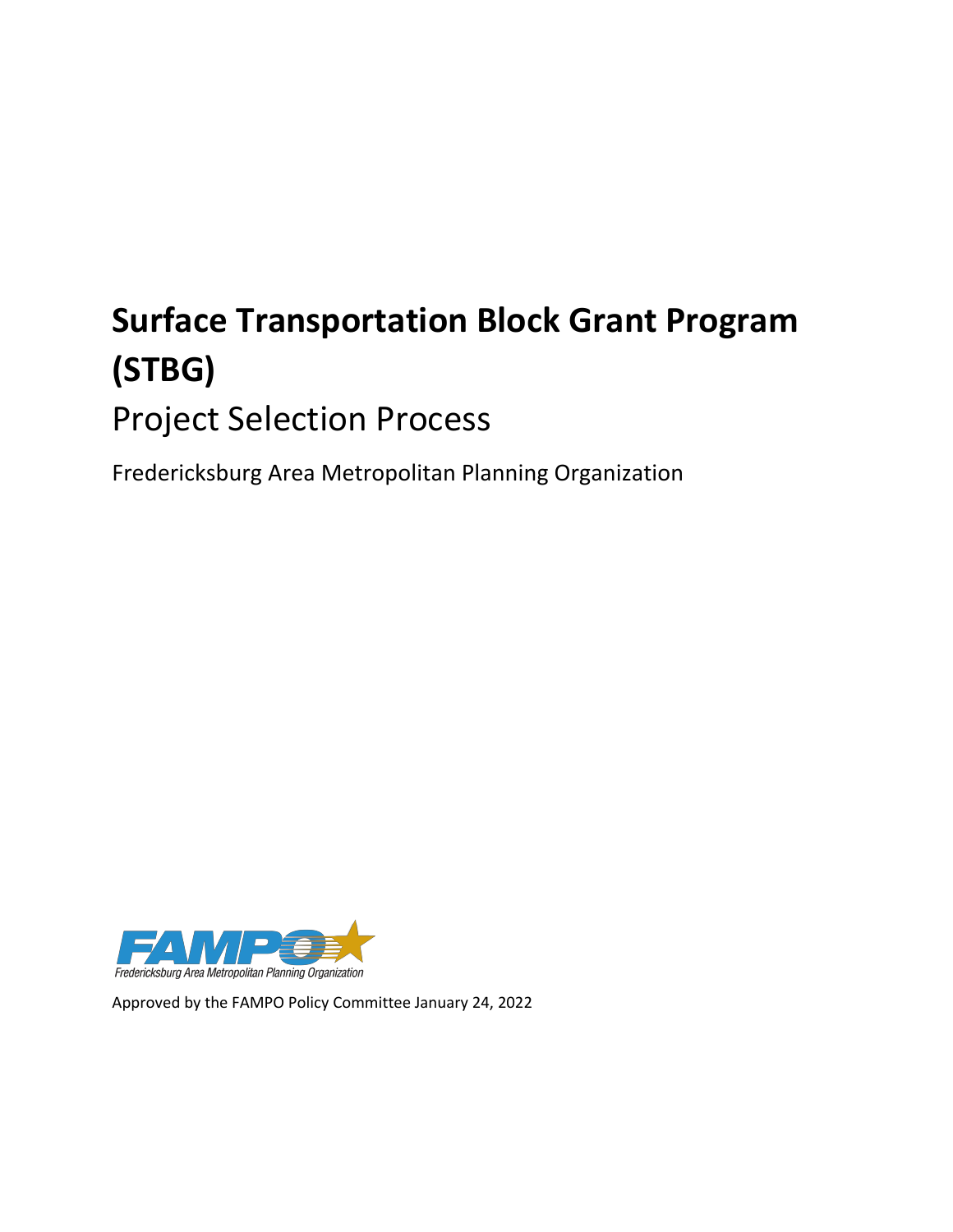#### <span id="page-1-0"></span>Mission Statement

The MPO's mission is to provide a cooperative, continuous and comprehensive ("3C") transportation planning process to build regional agreement on transportation investments, that balance roadway, public transit, bicycle, pedestrian, and other transportation needs and support regional land use, economic, and environmental goals for the safe and efficient movement of people and goods. Special emphasis is placed on providing equal access to a variety of transportation choices and effective public involvement in the transportation planning process.

#### <span id="page-1-1"></span>GWRC/FAMPO Title VI Nondiscrimination Statement

"The George Washington Regional Commission and the Fredericksburg Area Metropolitan Planning Organization fully comply with Title VI of the Civil Rights Act of 1964 and its related statutes and regulations in all programs and activities. For more information or to obtain a Discrimination Complaint Form, please visit www.gwregion.org or www.fampo.gwregion.org or call (540) 373-2890. Para información en español, llame al (540)-373-2890."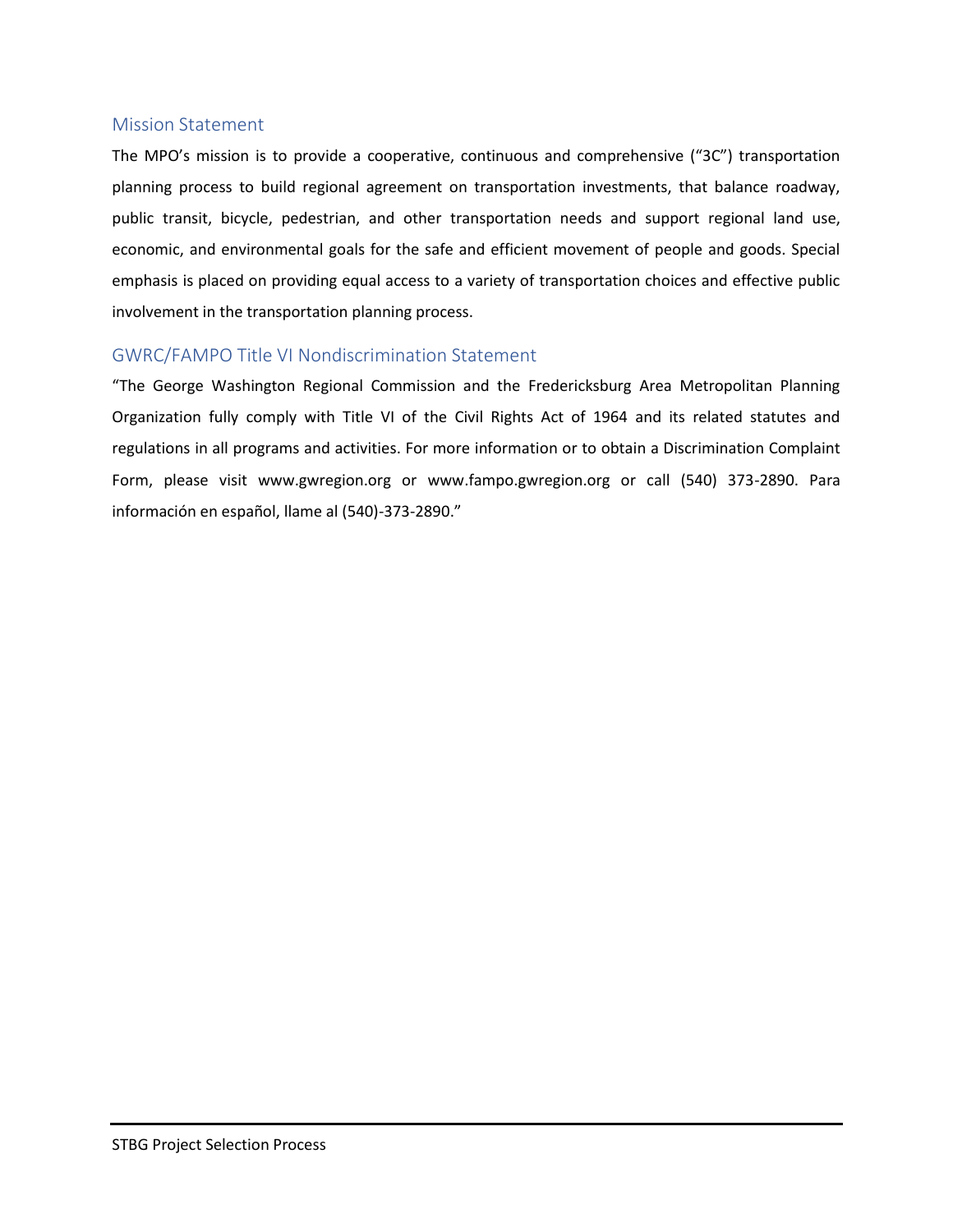# Contents

| 1.0 |       |  |  |  |  |  |  |
|-----|-------|--|--|--|--|--|--|
| 2.0 |       |  |  |  |  |  |  |
| 2.1 |       |  |  |  |  |  |  |
| 2.2 |       |  |  |  |  |  |  |
| 3.0 |       |  |  |  |  |  |  |
| 3.1 |       |  |  |  |  |  |  |
|     | 3.1.1 |  |  |  |  |  |  |
|     | 3.1.2 |  |  |  |  |  |  |
|     | 3.1.3 |  |  |  |  |  |  |
|     | 3.1.4 |  |  |  |  |  |  |
|     | 3.1.5 |  |  |  |  |  |  |
| 3.2 |       |  |  |  |  |  |  |
| 3.3 |       |  |  |  |  |  |  |
|     | 3.3.1 |  |  |  |  |  |  |
|     | 3.3.2 |  |  |  |  |  |  |
|     | 3.3.3 |  |  |  |  |  |  |
|     | 3.3.4 |  |  |  |  |  |  |
| 3.4 |       |  |  |  |  |  |  |
| 4.0 |       |  |  |  |  |  |  |
| 5.0 |       |  |  |  |  |  |  |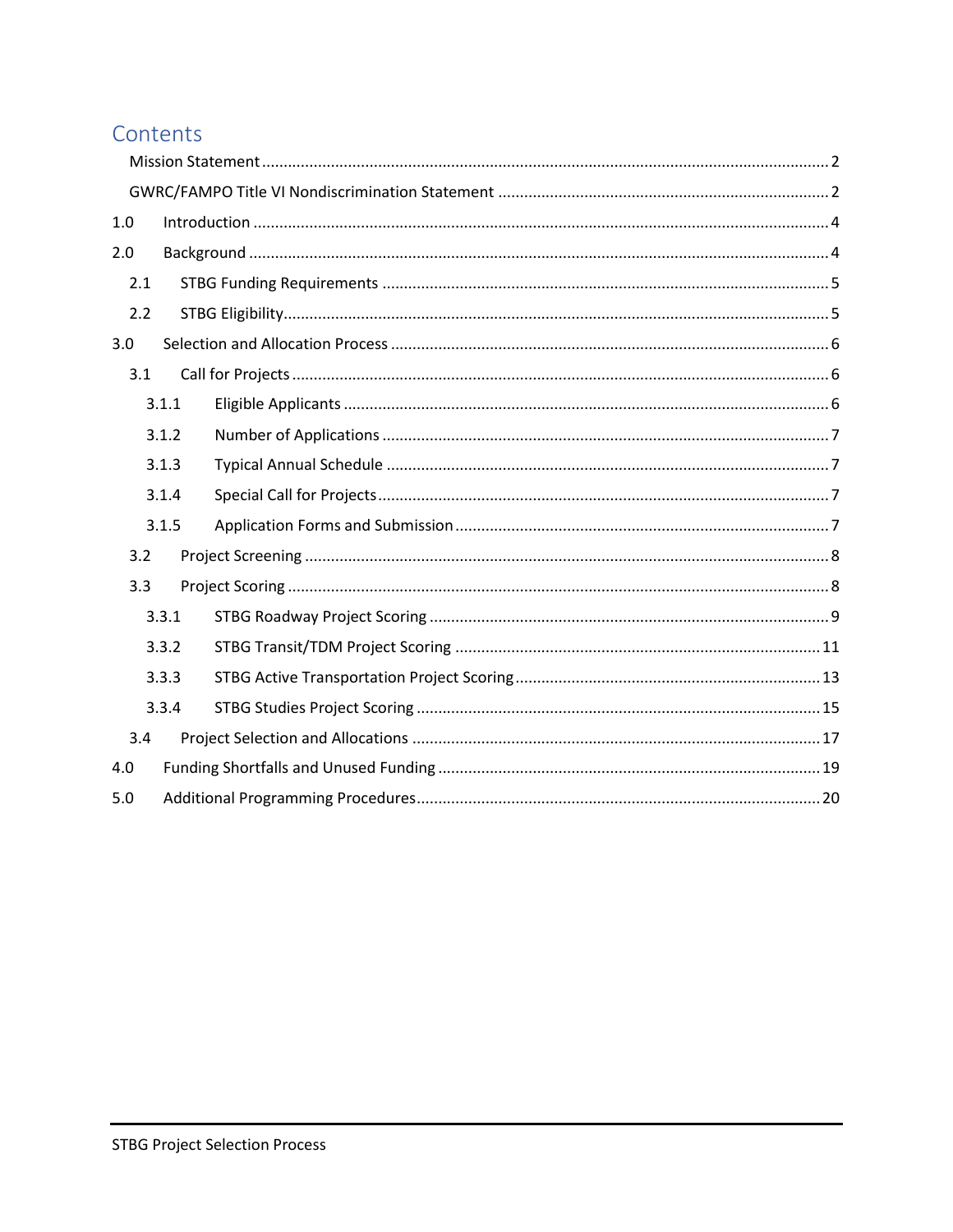# <span id="page-3-0"></span>1.0 Introduction

This document describes the process the Fredericksburg Area Metropolitan Planning Organization (FAMPO) will undertake to identify and select transportation projects for inclusion in FAMPO's Transportation Improvement Program (TIP) and VDOT's Six Year Improvement Program (SYIP). The selection process outlined in this document will be used for all proposed projects using federal Surface Transportation Block Grant Program (STBG) funding.

FAMPO's STBG project selection is a cooperative process between the Fredericksburg MPO, the Virginia Department of Transportation (VDOT), the Department of Rail and Public Transportation (DRPT), and the Commonwealth Transportation Board (CTB). STBG project recommendations are selected and prioritized by FAMPO and submitted to the CTB for final approval.

The procedure for selecting and prioritizing includes the development of a candidate project list by the FAMPO Technical Advisory Committee (TAC). A numeric scoring procedure is used to score each candidate project, and the results of the scores and project recommendations are reported to the FAMPO Policy Committee for consideration. The results of the project scores, according to established criteria, are the basis of TAC recommendations. The FAMPO Policy Committee considers the recommendations from the TAC and selects the final recommended list of STBG projects in coordination with the district CTB member for annual submittal to the CTB for approval as part of the SYIP. Amendments to 23 U.S.C. funded projects, particularly STBG funded projects, must be approved by the CTB. This project selection process, as outlined above, is consistent with 23 U.S.C. § 134.

# <span id="page-3-1"></span>2.0 Background

The STBG program is a source of flexible federal funding that enables states and regions to fund a wide variety of transportation projects. STBG funds are suballocated to U.S. Census-defined urbanized areas (UZAs) that have Transportation Management Area (TMA) designation. To attain TMA designation, a UZA must have a population greater than 200,000. As a portion of the Washington, DC-MD-VA UZA (which receives STBG funding as a TMA) lies within Stafford County, a Memorandum of Understanding (MOU) between the National Capital Region Transportation Planning Board (TPB) and FAMPO was developed in 2004 and updated in 2021 that details FAMPO's responsibility for allocating STBG funding that flows to the region due to the TMA.

More information on the STBG program can be found on the [FHWA fact sheet here.](https://www.fhwa.dot.gov/fastact/factsheets/stbgfs.cfm)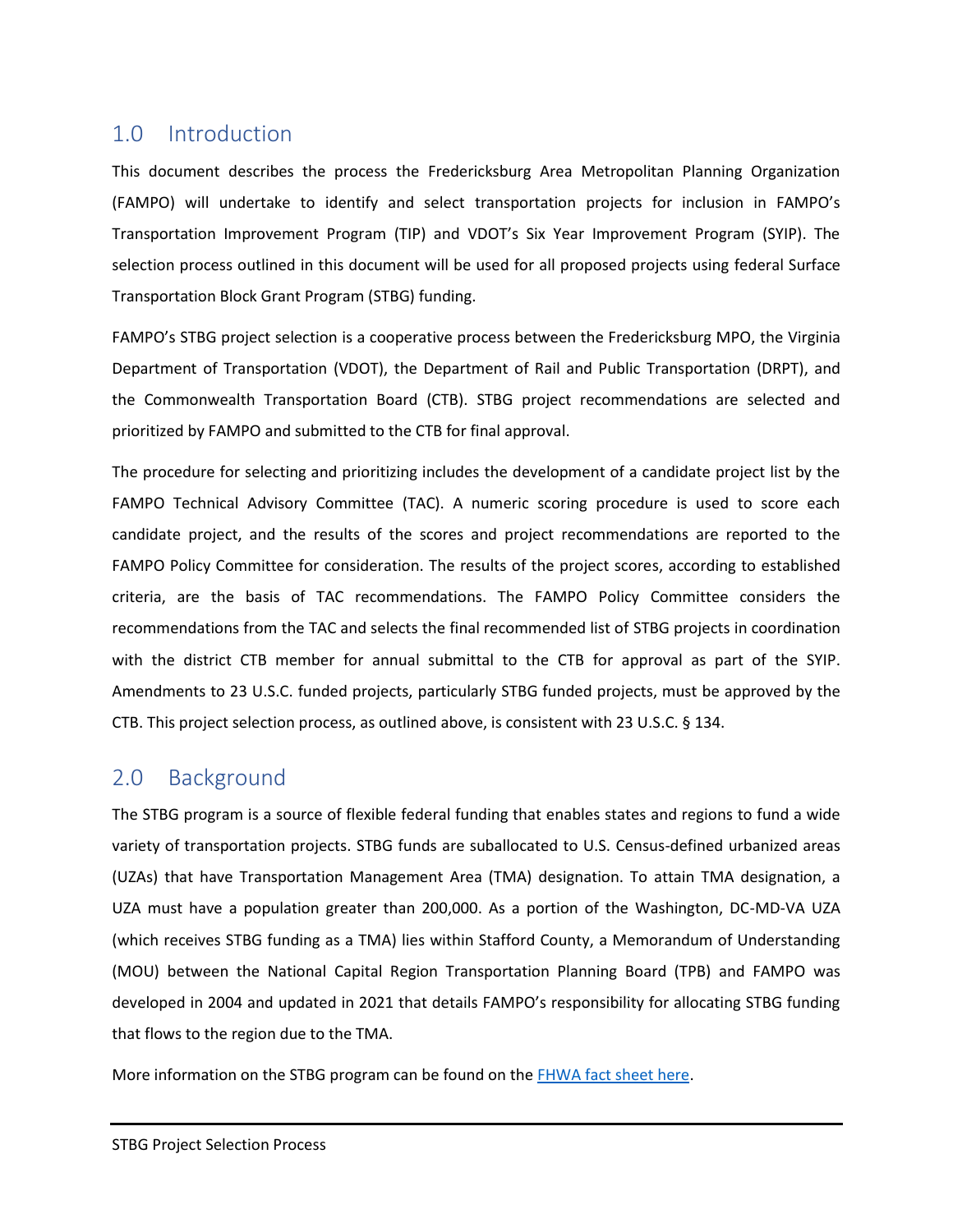#### <span id="page-4-0"></span>2.1 STBG Funding Requirements

The provisions for STBG funds state that funds from Fiscal Year (FY) 2011 and thereafter shall be federally obligated within 12 months of their allocation by the CTB and expended within 36 months of obligation (total four years), or the CTB has the ability to "rescind state match". If these funds are not obligated and expended within the defined timeframes the CTB has the power to rescind the Commonwealth provided 20% in matching funds that the Federal funds require.

- STBG funds should be allocated and implemented in a manner consistent with the current federal guidelines for their use in accordance with all guidelines entailed in 23 U.S.C. 133. VDOT is responsible for distributing STBG funds.
- STBG funds should be used, whenever possible, to leverage other available funding sources to complete a project.
- All projects with STBG funds, including a project located outside of a Federal-aid highway rightof-way, but excluding a project funded by the recreational trails set-aside, are treated as a project on a Federal-aid highway.
- The Federal share for most STBG-eligible projects is 80 percent. The Federal share for projects on the Interstate System is 90 percent unless the project adds lanes that are not highoccupancy-vehicle or auxiliary lanes.
- Certain types of improvements, predominantly safety improvements, listed in 23 U.S.C. 120(c)(1) may have a Federal share of 100 percent.
- The STBG program operates on a reimbursement basis, so funds are not provided until work is completed.

#### <span id="page-4-1"></span>2.2 STBG Eligibility

Eligible recipients of STBG funds in the Fredericksburg region include the City of Fredericksburg, Spotsylvania County, Stafford County, the PRTC, FRED, VRE, VDOT, DRPT, and FAMPO.

Typically, eligible projects include:

- Highway, bridge, transit & safe streets projects on the National Highway System & other federalaid highways & repair work on off-system bridges
- Planning, design or construction roadways
- Planning studies
- Road & bridge new construction & reconstruction
- Transit capital purchases
- Roadway & traffic safety improvements & programs
- Traffic monitoring, management & control facilities & programs
- Traffic safety studies & public information initiatives
- ITS improvements
- Infrastructure-based ITS capital improvements, including the installation of vehicle-to-vehicle infrastructure communication equipment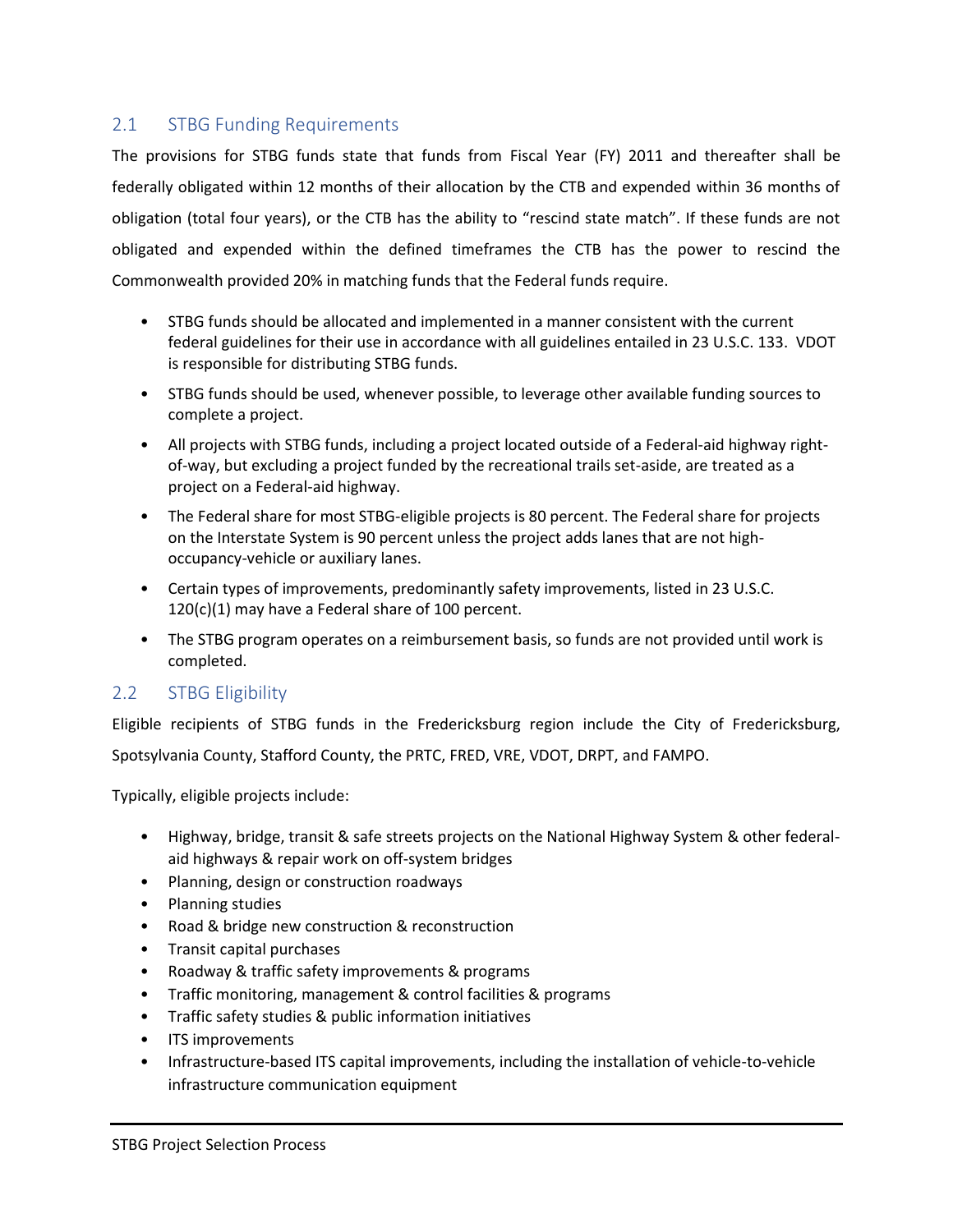- Projects & strategies designed to support congestion pricing, including electronic toll collection & travel demand management strategies & programs
- Truck parking facilities (conditions apply)
- Recreational trails projects
- Pedestrian & bicycle projects (filling in short gaps in existing multimodal system)

Typically, ineligible projects include:

- Projects not on a local federal‐aid route
- Preliminary design
- Sidewalk maintenance
- Sidewalk replacement due to water, service, sanitary or storm service lead work that is not associated with a road project
- Utility relocation
- Off-Street parking
- New streetscape or landscape items

## <span id="page-5-0"></span>3.0 Selection and Allocation Process

#### <span id="page-5-1"></span>3.1 Call for Projects

At its regularly scheduled September TAC meeting, a call for projects window will be opened. If it is anticipated by staff that there is less than \$500,000 in STBG fund available for allocation, a call for projects process will not be opened. Available funding should be placed in an out-year reserve or used to fund existing projects. Eligible applicants are encouraged to prepare application information and supporting documentation ahead of time. To maximize impact with limited regional transportation funding through the STBG program, project applications will be limited in accordance with the following tables:

| Project<br>Category      | <b>Eligible Applicants</b>                                                                                                                                                                                                                                 |
|--------------------------|------------------------------------------------------------------------------------------------------------------------------------------------------------------------------------------------------------------------------------------------------------|
| Roadway                  | <b>FAMPO</b> jurisdictions                                                                                                                                                                                                                                 |
| Transit/TDM              | FAMPO jurisdictions and FAMPO area public transportation providers eligible to<br>receive federal funds who provide service within or for the direct benefit to the<br>TMA in Northern Stafford, for projects within or that service the TMA               |
| Active<br>Transportation | Stafford County, for projects within 1 mile of the TMA                                                                                                                                                                                                     |
| <b>Studies</b>           | FAMPO staff, FAMPO jurisdictions, and FAMPO area public transportation providers<br>eligible to receive federal funds who provide service within or for the direct benefit<br>to the TMA in Northern Stafford, for projects within or that service the TMA |

#### <span id="page-5-2"></span>3.1.1 Eligible Applicants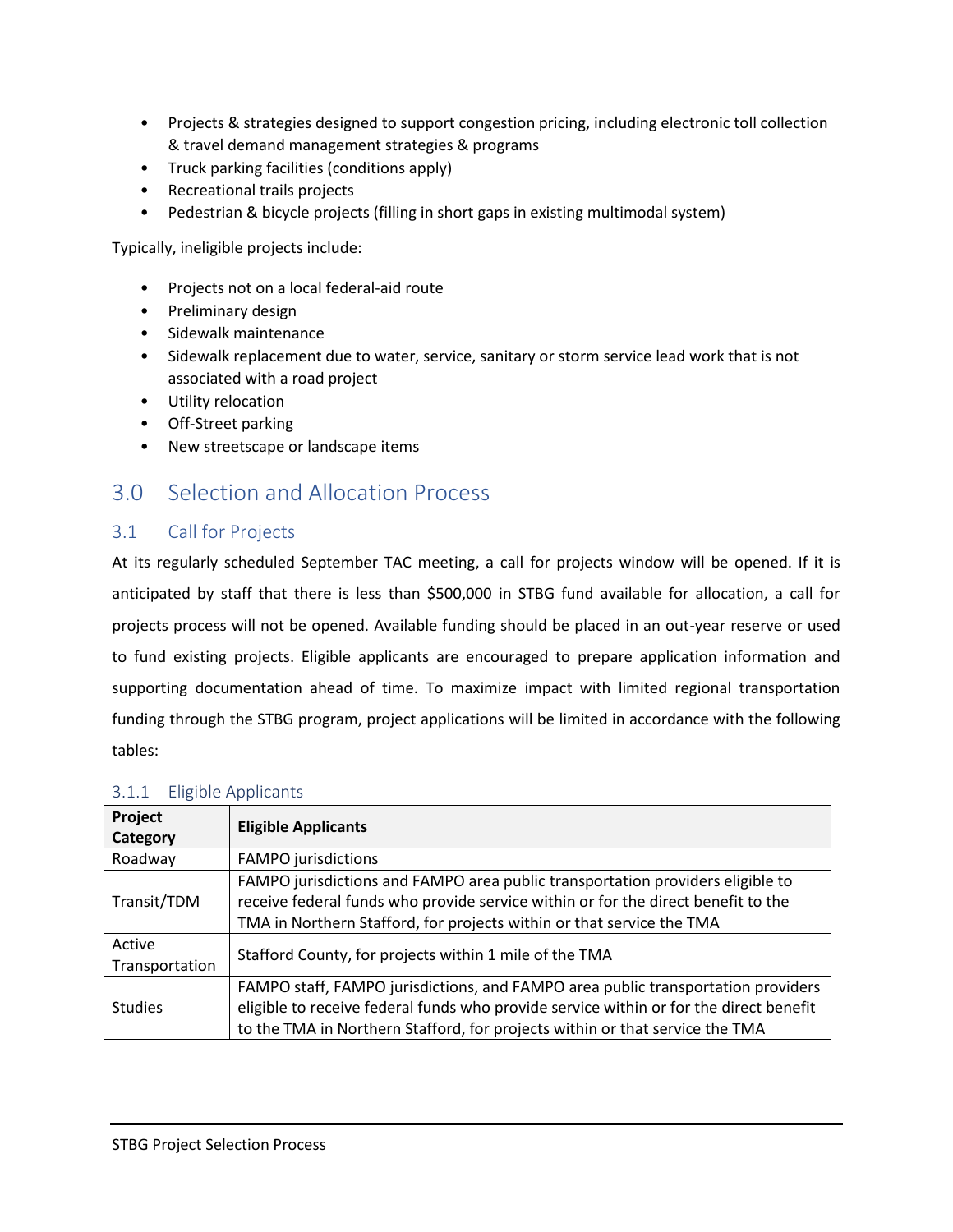#### <span id="page-6-0"></span>3.1.2 Number of Applications

FAMPO Jurisdictions will receive five STBG applications, regardless of mode if they are an eligible applicant, based on section 3.1.1, they divide the five applications by mode as they see fit.

Other Eligible Agencies will receive three STBG applications, regardless of mode if they are an eligible applicant, based on section 3.1.1, they may divide the three applications by mode as they see fit.

| <b>Month</b> | <b>Activity</b>                                                                |
|--------------|--------------------------------------------------------------------------------|
| September    | Call for projects                                                              |
| October      | Project applications, ongoing                                                  |
| November     | Project submissions by end of month; staff to email application summary to TAC |
| December     | No FAMPO committee meetings; screening and project scoring begins              |
| January      | Presentation of draft scoring                                                  |
| February     | Review draft scoring; receive budgets from VDOT                                |
| March        | Presentation of final scores and draft allocations                             |
| April        | Approve allocations                                                            |
| May          | Approve allocations, if not completed in April                                 |
| June         | Allocation approval by the CTB                                                 |

#### <span id="page-6-1"></span>3.1.3 Typical Annual Schedule

\*FAMPO staff may present a request for available STBG Studies funds at any time throughout the fiscal year. The TAC should take action to endorse staff's proposal for consideration by the Policy Committee.

#### <span id="page-6-2"></span>3.1.4 Special Call for Projects

In the event it is deemed necessary the TAC can propose a modified call for projects that will then be approved by the FAMPO Policy Committee.

#### <span id="page-6-3"></span>3.1.5 Application Forms and Submission

Staff will make STBG project application forms available on the FAMPO website, sent to FAMPO committees via email, and shared via FAMPO committee agenda packets. Forms are web-based and will allow applicants to save information and return to their applications over time. Staff will provide fillable Word or PDF application forms upon request.

Applicants will be asked to indicate the primary project type (roadway, transit/TDM, active transportation, or planning study), the funding amount requested, and provide a comprehensive set of details that will allow staff to properly score each project.

At a minimum, staff will provide at least ten weeks from the start of the call for projects to the deadline for submission. A one-week grace period will follow the application submission deadline for resolutions of support in the event a governing body meets shortly after the close of the call for projects window.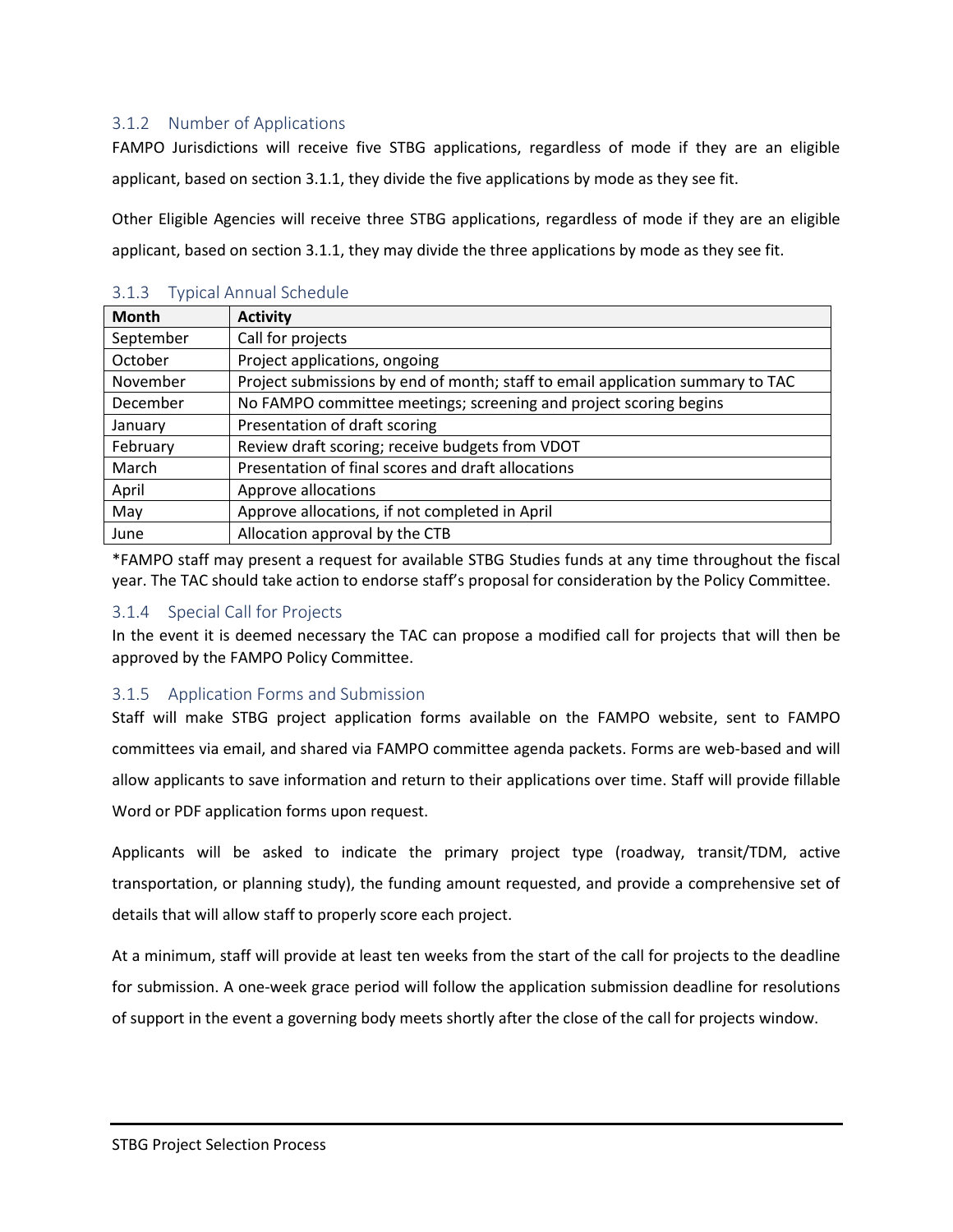#### <span id="page-7-0"></span>3.2 Project Screening

After the submission deadline for the call for projects window, staff will first screen each project according to the criteria below and develop a list of discussion items to review with the applicant prior to full project scoring.

- Project meets all applicable requirements under Code of Federal Regulations and State policies
- Project is identified in the current FAMPO Long-Range Transportation Plan
- Project application is complete and all requested documentation/data is accounted for
- Project timeline and current phase
- The project has a complete scope
- Project has a simple sketch
- Funding request is clear (i.e., applicant must indicate whether the STBG will be used as leveraged funding or to fund the project in whole)
- Reasonable data (including data required for the emissions analysis) and cost estimates are provided
- Committed funding is documented in a budget, CIP, other official document, or signed letter from a jurisdiction/agency chief administrative officer or finance department
- The VDOT Fredericksburg District and/or DRPT concur with the estimates provided
- A resolution of support from the local governing body in the project location
	- $\circ$  Multi-jurisdictional projects must have a resolution of support from all jurisdictions where the project is located or will operate
	- $\circ$  Transit projects require a letter of support from the governing or advisory body of the operator in addition to a resolution of support from the local government body where the project is located

Staff will complete a project screening form addressing the criteria above and schedule a meeting with each project applicant to review the screening forms. This meeting will be an opportunity to address outstanding application issues, provide additional documentation/data for the full project scoring process, and ask questions about schedule, scope, estimates, and the like.

#### <span id="page-7-1"></span>3.3 Project Scoring

Once projects have been screened in, according to the criteria in Section 3.2, staff will score each application according to the tables in this section.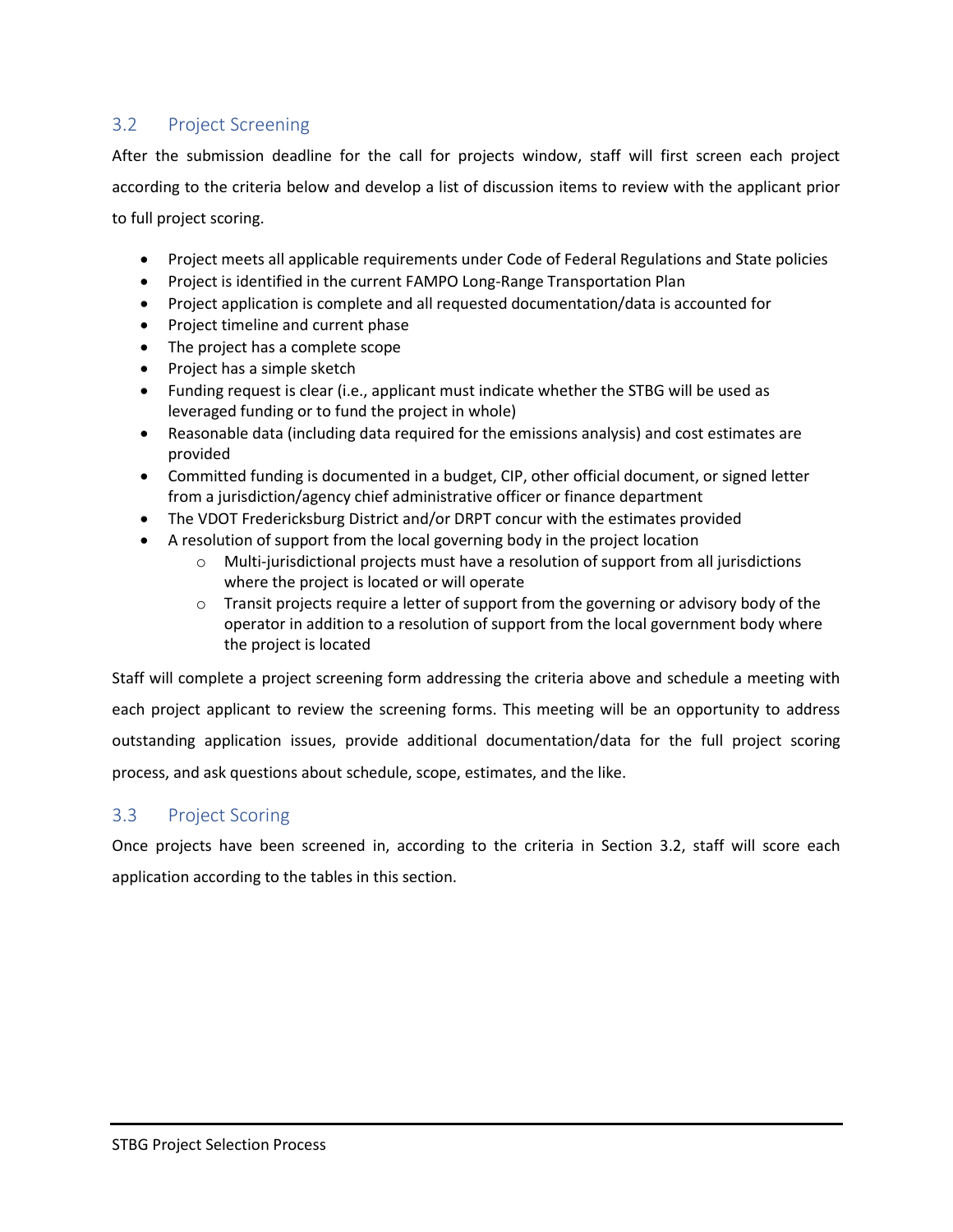## 3.3.1 STBG Roadway Project Scoring

<span id="page-8-0"></span>

| <b>Measure</b><br>Category      | <b>Measures</b>     | Overall<br>% | <b>Description</b>                                                                                                          | <b>Data Source</b>        | <b>Scoring</b>                                                                                                                                                                                                |
|---------------------------------|---------------------|--------------|-----------------------------------------------------------------------------------------------------------------------------|---------------------------|---------------------------------------------------------------------------------------------------------------------------------------------------------------------------------------------------------------|
| <b>Reduces</b><br>Congestion    | Change in LOS       | 25           | Change in travel demand model base year to<br>forecast year no-build LOS (determined by<br>difference in V/C ratio figures) | FAMPO travel demand model | Largest change = 10<br>Second largest = $8$<br>Third largest = $6$<br>Fourth largest = $4$<br>Fifth largest = $2$<br>Sixth largest or worse = $0$<br>*See "H - LOS Math" sheet for details                    |
|                                 | <b>LOS Severity</b> | 20           | Forecast year no build LOS (determined by<br>highest V/C ratio figure)                                                      | FAMPO travel demand model | Most severe $= 10$<br>Second most severe $= 8$<br>Third most severe = $6$<br>Fourth most severe $=$ 4<br>Fifth most severe $= 2$<br>Sixth most severe or worse = $0$<br>*See "H - LOS Math" sheet for details |
|                                 | <b>CMP Corridor</b> | 5            | Determine if project is on or intersects with<br>Congestion Management Process (CMP) corridor                               | <b>Current FAMPO CMP</b>  | On or intersects with CMP Corridor:<br>$Yes = 10$<br>$No = 0$                                                                                                                                                 |
| <b>Safety</b><br><b>Benefit</b> | Crash Frequency     | 17.5         | Count the number of crashes over most recent<br>5-year time period occurring within 0.25mi of<br>project                    | VDOT P4P Crash Data Layer | Sum of 5-year crash counts (max 10):<br>$> 251 = 10$<br>$201 - 250 = 8$<br>$151 - 200 = 6$<br>$101 - 150 = 4$<br>$51 - 100 = 2$<br>$> 50 = 0$<br>*See "H - Crash Math" sheet for details                      |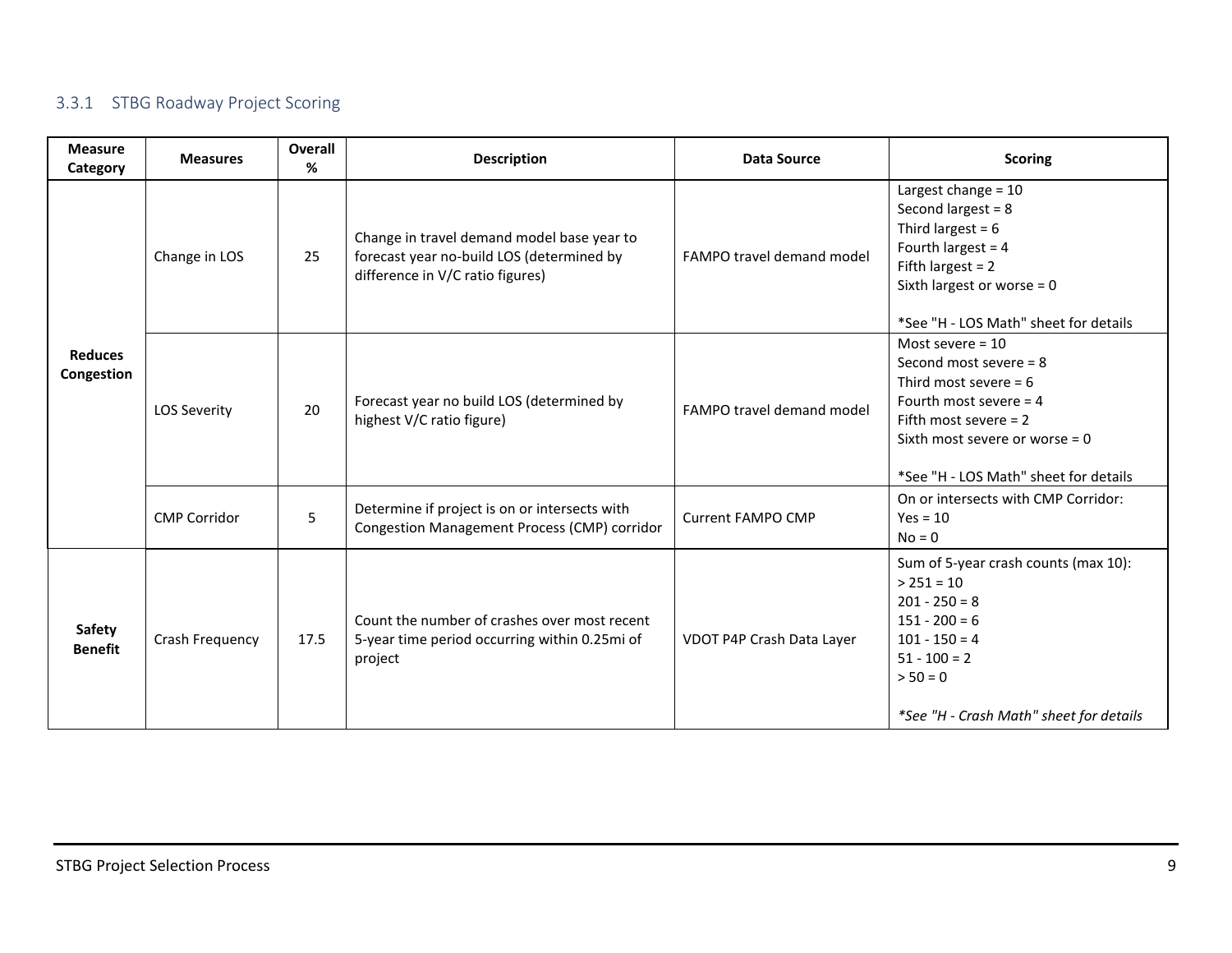<span id="page-9-0"></span>

|                             | Crash Severity                                         | 17.5 | Breakdown of crash severity by KABCO scale<br>weighting for crashes within 0.25mi of project<br>over most recent 5-year period<br><b>KABCO Weighted Scale:</b><br>K (Fatal Injury): 949<br>A (Suspected Serious Injury): 55<br>B (Suspected Minor Injury): 17<br>C (Possible Injury): 11<br>0 (No Apparent Injury): 1<br>2018 FHWA Safety Program | VDOT P4P Crash Data Layer | KABCO sum annual average over 5-year<br>period (max 10):<br>$> 2,501 = 10$<br>$2,500-1,501 = 8$<br>$1,500 - 1,251 = 6$<br>$1,250 - 1,001 = 4$<br>$1,000 - 501 = 2$<br>$< 500 = 0$<br>*See "H - KABCO Math" sheet for details |
|-----------------------------|--------------------------------------------------------|------|---------------------------------------------------------------------------------------------------------------------------------------------------------------------------------------------------------------------------------------------------------------------------------------------------------------------------------------------------|---------------------------|------------------------------------------------------------------------------------------------------------------------------------------------------------------------------------------------------------------------------|
| Project<br><b>Readiness</b> | Detailed<br>Engineering<br>Design and Cost<br>Estimate | 5    | Does the project have a detailed<br>sketch/engineering design?<br>Does the project have a validated (from<br>VDOT/DRPT) cost estimate?                                                                                                                                                                                                            | Applicant                 | <b>Detailed Engineering Design:</b><br>$Yes = 5$<br>$No = 0$<br><b>Detailed Cost Estimate:</b><br>$Yes = 5$<br>$No = 0$                                                                                                      |
|                             | Percent of<br>Leveraged<br>Funding                     | 10   | Calculate total committed funding divided by<br>project total cost                                                                                                                                                                                                                                                                                | Applicant                 | Leveraged funding percentage:<br>$> 51 = 10$<br>$49 - 50 = 8$<br>$39 - 40 = 6$<br>$29 - 30 = 4$<br>$11 - 20 = 2$<br>$< 10 = 0$                                                                                               |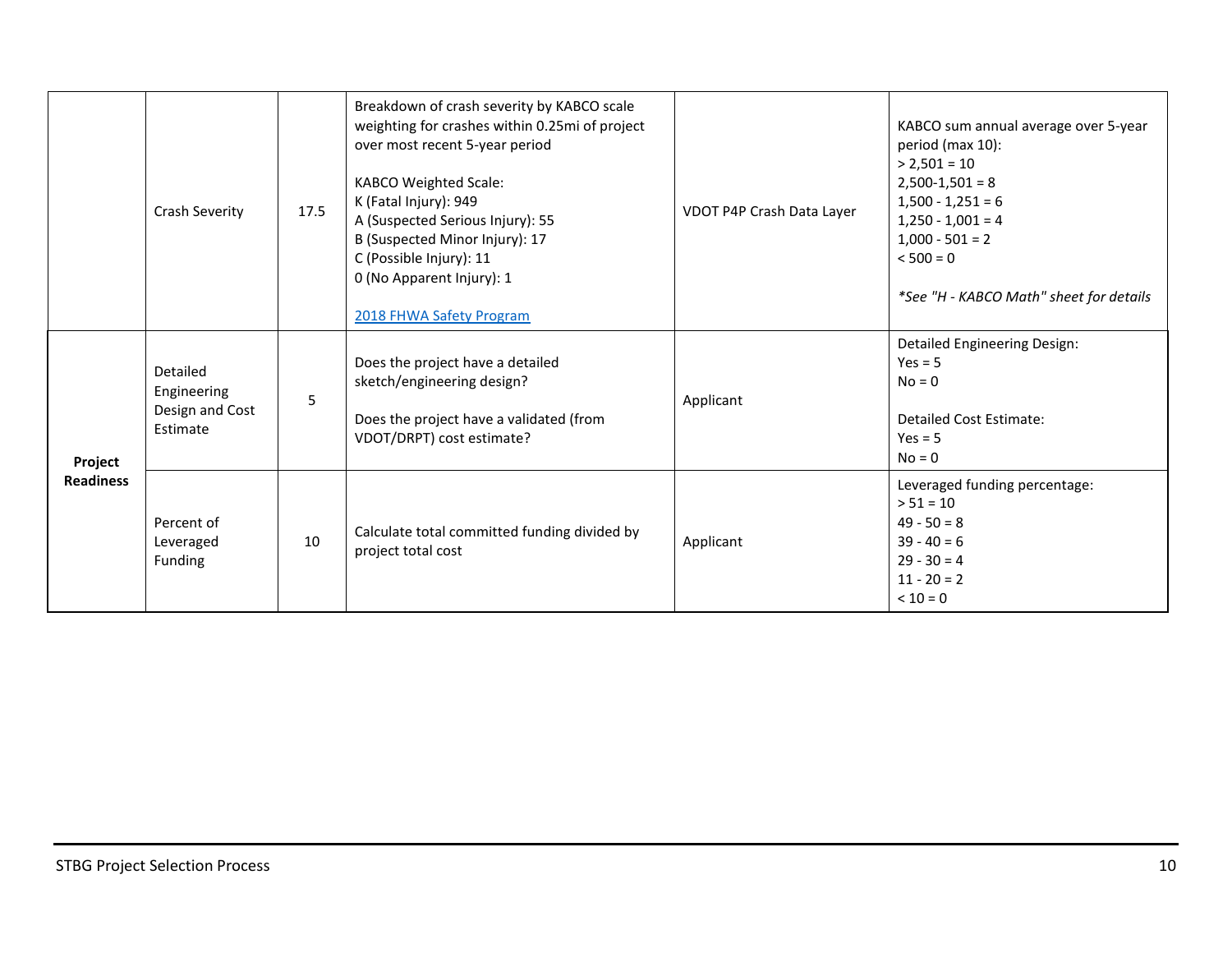## 3.3.2 STBG Transit/TDM Project Scoring

| <b>Measure</b><br>Category        | <b>Measures</b>                                        | <b>Overall</b><br>% | <b>Description</b>                                                                                                                     | <b>Data Source</b>                                                                                 | <b>Scoring</b>                                                                                                                                                                                                                            |
|-----------------------------------|--------------------------------------------------------|---------------------|----------------------------------------------------------------------------------------------------------------------------------------|----------------------------------------------------------------------------------------------------|-------------------------------------------------------------------------------------------------------------------------------------------------------------------------------------------------------------------------------------------|
| <b>Reduces</b><br>Congestion      | Alternatives to<br><b>SOV Travel</b>                   | 30                  | Ability of project to reduce congestion by<br>providing alternatives to SOV travel on<br>congested corridors                           | Applicant                                                                                          | Alternatives to SOV:<br>Improvement provides direct alternative<br>to trips on Interstate $95 = 10$<br>Improvement provides direct alternative<br>to trips on principal arterial roadways = 7<br>Improvement impacts only local trips = 4 |
|                                   | <b>CMP Corridor</b>                                    | 5                   | Determine if project is on or intersects with<br>Congestion Management Process (CMP) corridor                                          | <b>Current FAMPO CMP</b>                                                                           | On or intersects with CMP Corridor or<br>Rail Project:<br>Rail projects = 10<br>CMP corridor = $8$<br>Not on CMP corridor = $0$                                                                                                           |
| <b>Mobility</b><br><b>Benefit</b> | Project Impact                                         | 25                  | Cost per potential user                                                                                                                | Applicant (number of<br>projected users that will<br>benefit from the project and<br>project cost) | Highest impact = $10$<br>Second largest impact = 7<br>Third largest impact $=$ 3<br>Fourth largest impact or worse = $0$                                                                                                                  |
|                                   | Multimodal<br>Accessibility                            | 25                  | Connections to other modes (bus stop, train<br>station, trail, P&R lot) within 0.25mi of project                                       | <b>VDOT P4P</b>                                                                                    | Multimodal Connections (max 10):<br>Train station or P&R lot: 8<br>Transit service: 6<br>Trail: 4                                                                                                                                         |
| Project<br><b>Readiness</b>       | Detailed<br>Engineering<br>Design and Cost<br>Estimate | 5                   | Does the project have a detailed<br>sketch/engineering design?<br>Does the project have a validated (from<br>VDOT/DRPT) cost estimate? | Applicant                                                                                          | <b>Detailed Engineering Design:</b><br>$Yes = 5$<br>$No = 0$<br><b>Detailed Cost Estimate:</b><br>$Yes = 5$<br>$No = 0$                                                                                                                   |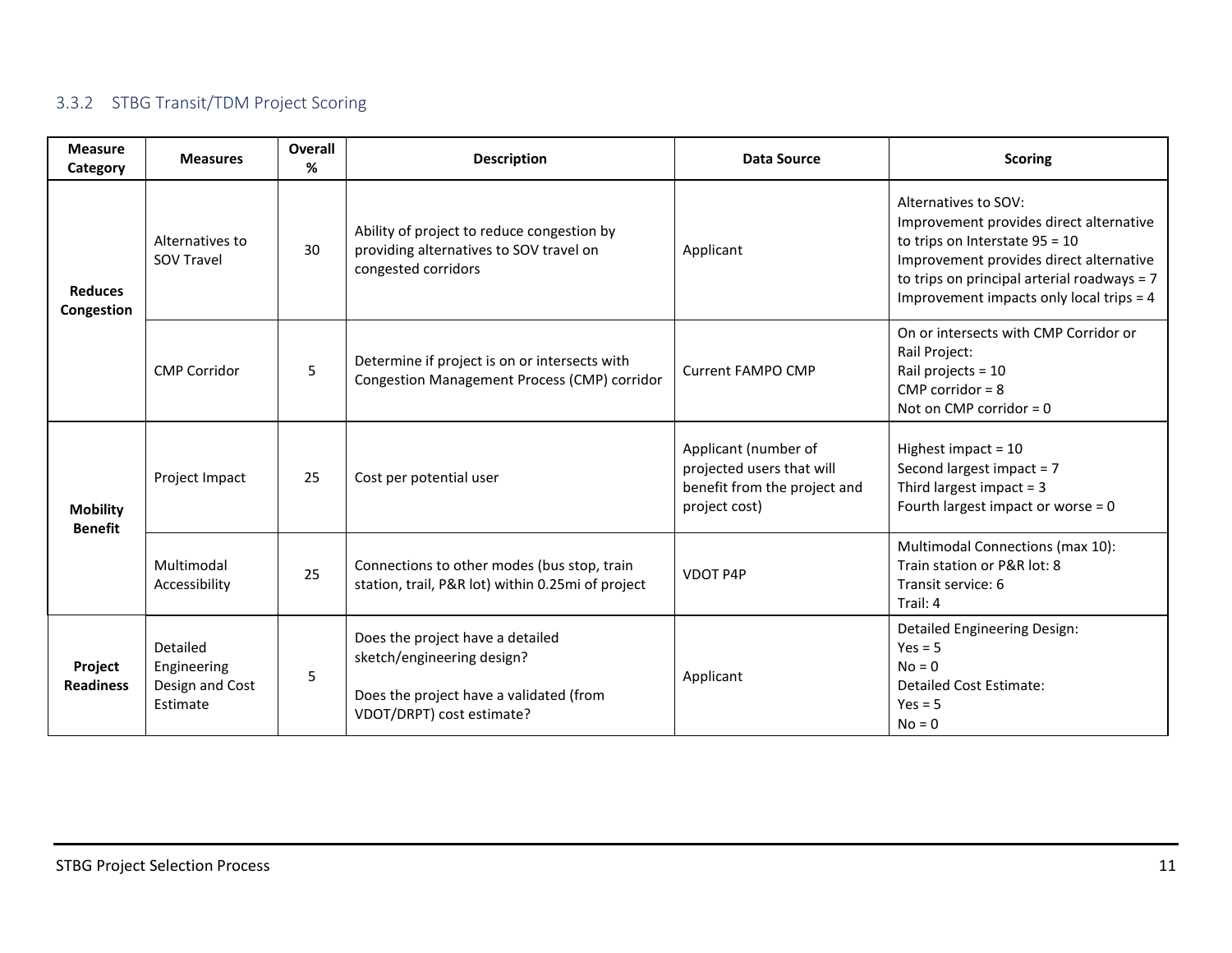|  | Percent of<br>Leveraged<br>Funding | 10 | Calculate total committed funding divided by<br>project total cost | Applicant | Leveraged funding percentage:<br>$> 51 = 10$<br>$49 - 50 = 8$<br>$39 - 40 = 6$<br>$29 - 30 = 4$<br>$11 - 20 = 2$<br>$< 10 = 0$ |
|--|------------------------------------|----|--------------------------------------------------------------------|-----------|--------------------------------------------------------------------------------------------------------------------------------|
|--|------------------------------------|----|--------------------------------------------------------------------|-----------|--------------------------------------------------------------------------------------------------------------------------------|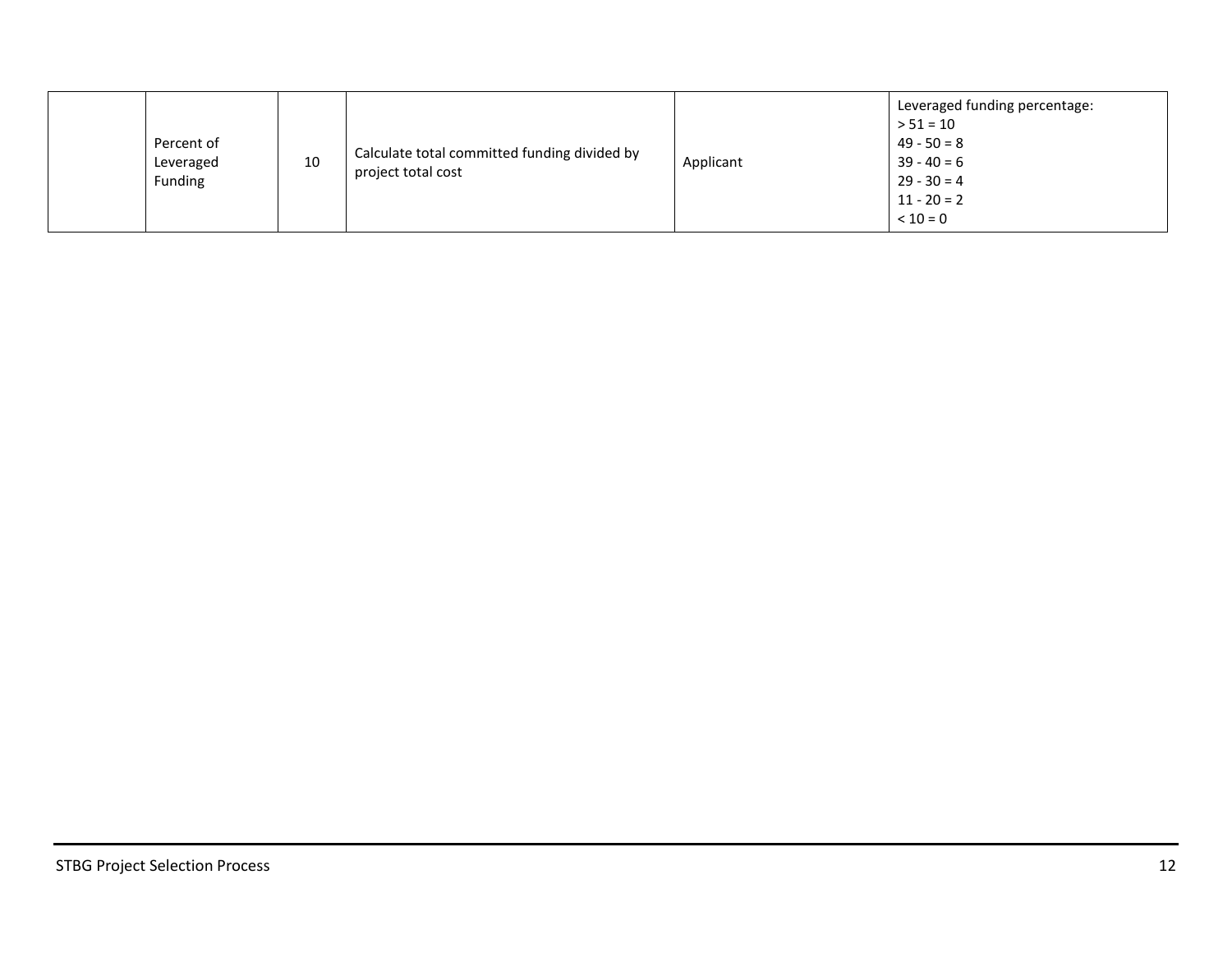## 3.3.3 STBG Active Transportation Project Scoring

<span id="page-12-0"></span>

| <b>Measure</b><br>Category | <b>Measures</b>                                        | Overall<br>% | <b>Description</b>                                                           | <b>Data Source</b>                                                                   | <b>Scoring</b>                                                                                                                                                                                                                                                   |
|----------------------------|--------------------------------------------------------|--------------|------------------------------------------------------------------------------|--------------------------------------------------------------------------------------|------------------------------------------------------------------------------------------------------------------------------------------------------------------------------------------------------------------------------------------------------------------|
| User Benefit               | Potential users<br>impacted                            | 40           | Population within one mile of planned<br>improvement                         | Applicant sketch and most<br>recent year US Census data<br>(decennial or 5-year ACS) | Population at the Census block level:<br>$> 15,001 = 10$<br>$14,001 - 15,000 = 9$<br>$13,001 - 14,000 = 8$<br>$12,001 - 13,000 = 6$<br>$11,001 - 12,000 = 5$<br>$10,001 - 11,000 = 4$<br>$<$ 10,000 = 2<br>*See "AT - Population Math" sheet for<br>more details |
| Safety<br>Benefit          | <b>Bike/Ped Crashes</b>                                | 25           | Number of crashes within 0.25mi buffer of the<br>project                     | P4P Bike & Pedestrian<br>Safety Data Layer                                           | Number of Crashes:<br>$> 5 = 10$<br>$5 = 9$<br>$4 = 8$<br>$3 = 7$<br>$2 = 6$<br>$1 = 5$<br>$0 = 0$<br>*See "AT - Crash Math" sheet for more<br>details                                                                                                           |
|                            | Degree of<br>Separation from<br>traffic and<br>roadway | 20           | Degree to which the proposed project is<br>separated from motorized vehicles | Applicant Sketch and<br>Description                                                  | Degree of separation:<br>Complete separation = 10<br>Physical barrier = $6$<br>Visual barrier with space = 2<br>No or Inadequate barrier for application<br>$= 0$                                                                                                |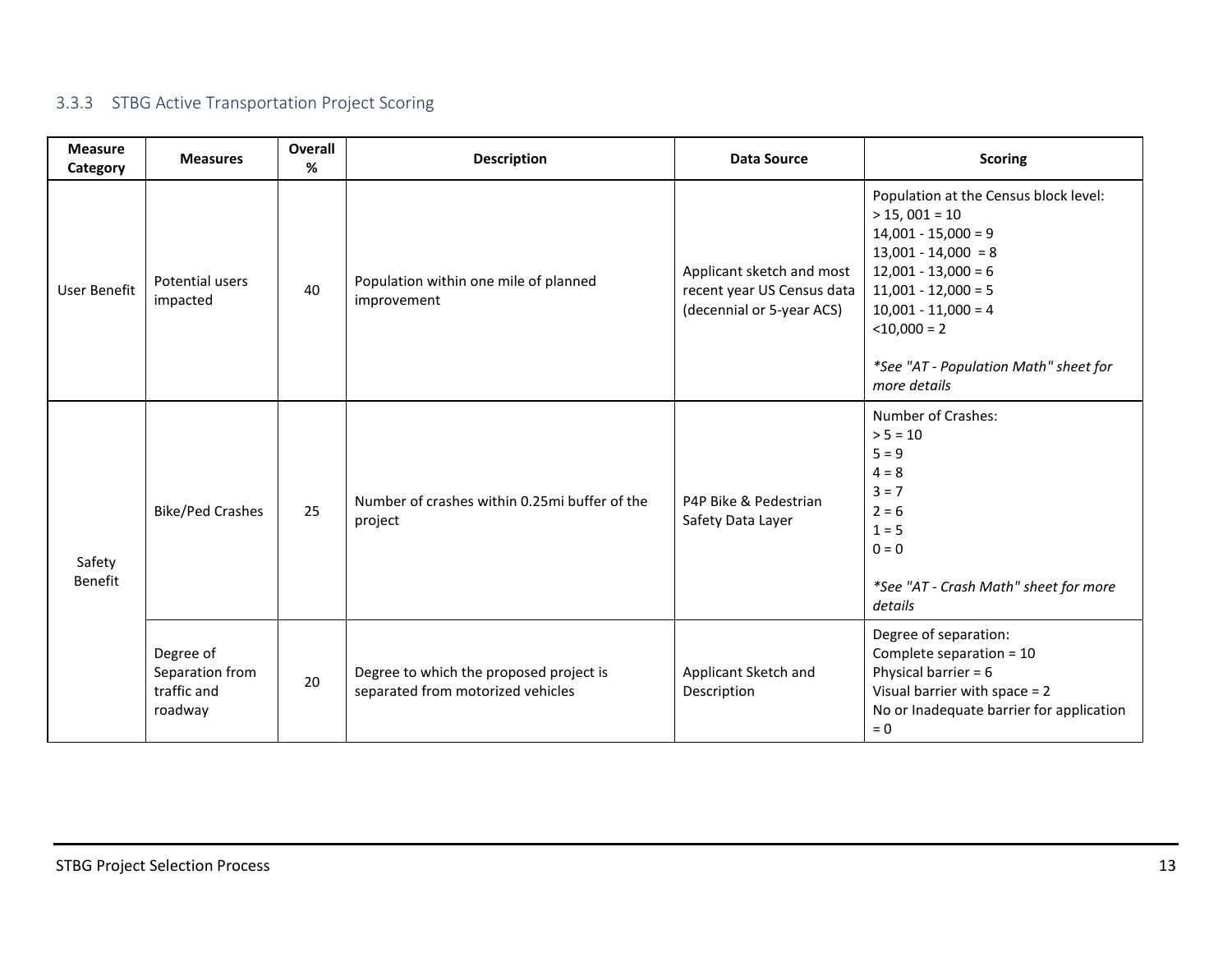| Project          | Detailed<br>Engineering<br>Design and Cost<br>Estimate | 5  | Does the project have a detailed<br>sketch/engineering design?<br>Does the project have a validated (from<br>VDOT/DRPT) cost estimate? | Applicant | <b>Detailed Engineering Design:</b><br>$Yes = 5$<br>$No = 0$<br>Detailed Cost Estimate:<br>$Yes = 5$<br>$No = 0$               |
|------------------|--------------------------------------------------------|----|----------------------------------------------------------------------------------------------------------------------------------------|-----------|--------------------------------------------------------------------------------------------------------------------------------|
| <b>Readiness</b> | Percent of<br>Leveraged<br>Funding                     | 10 | Calculate total committed funding divided by<br>project total cost                                                                     | Applicant | Leveraged funding percentage:<br>$> 51 = 10$<br>$49 - 50 = 8$<br>$39 - 40 = 6$<br>$29 - 30 = 4$<br>$11 - 20 = 2$<br>$< 10 = 0$ |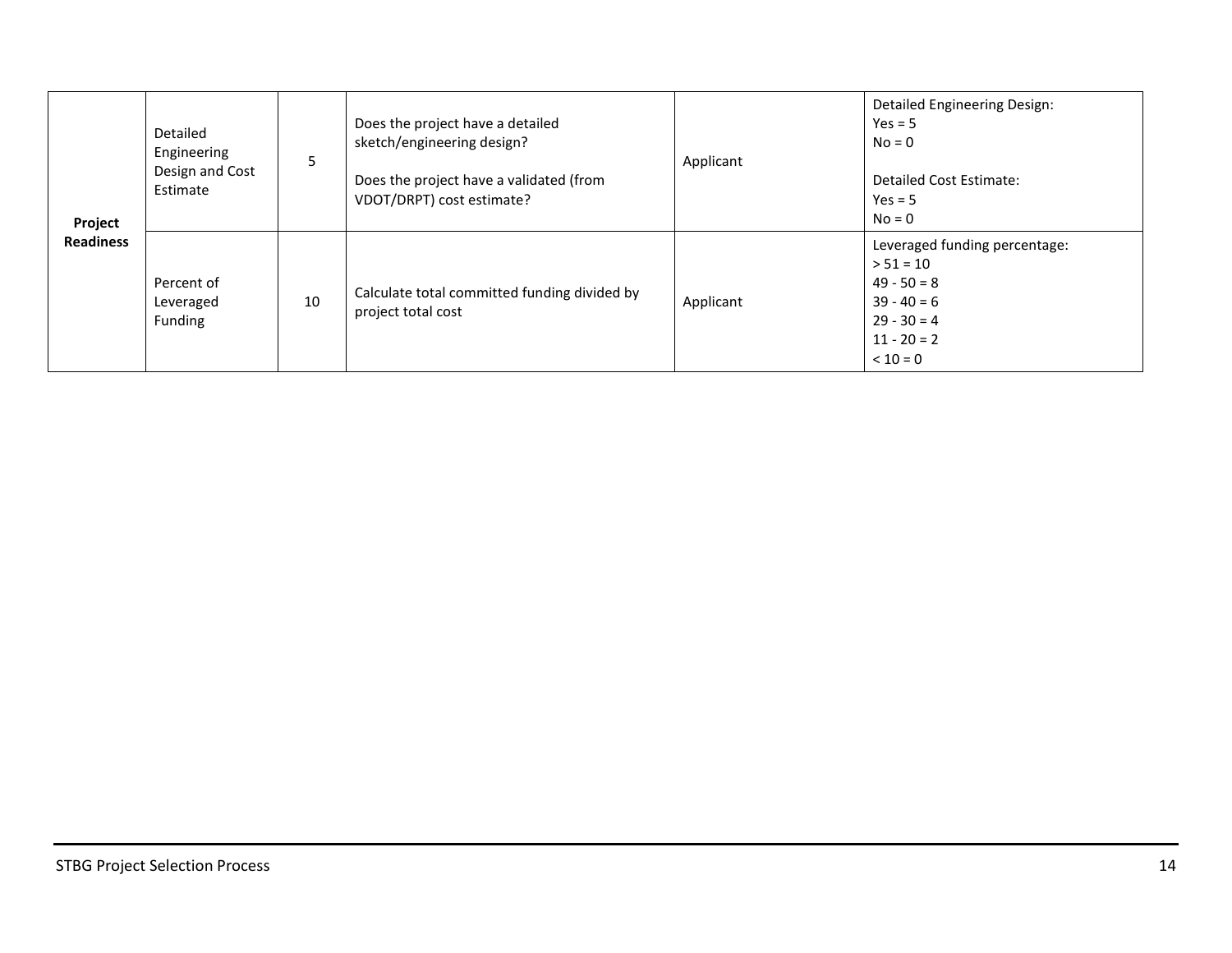## 3.3.4 STBG Studies Project Scoring

<span id="page-14-0"></span>

| <b>Measure</b><br>Category | <b>Measures</b>                                        | Overall<br>% | <b>Description</b>                                                                                                                                                                                                                                                                                                                                                                                                                                                                                                                                                                                                                                                                                                                                                                                                                                                                                                                                                                                                                                                                                                                                                                                                                 | <b>Data Source</b>                                                              | <b>Scoring</b>         |
|----------------------------|--------------------------------------------------------|--------------|------------------------------------------------------------------------------------------------------------------------------------------------------------------------------------------------------------------------------------------------------------------------------------------------------------------------------------------------------------------------------------------------------------------------------------------------------------------------------------------------------------------------------------------------------------------------------------------------------------------------------------------------------------------------------------------------------------------------------------------------------------------------------------------------------------------------------------------------------------------------------------------------------------------------------------------------------------------------------------------------------------------------------------------------------------------------------------------------------------------------------------------------------------------------------------------------------------------------------------|---------------------------------------------------------------------------------|------------------------|
| Planning<br>Factors        | Consistency with<br><b>Federal Planning</b><br>Factors | 10           | Does the study scope directly address at least<br>one of the following?:<br>1. Support the economic vitality of the<br>metropolitan area, especially by enabling global<br>competitiveness, productivity, and efficiency;<br>2. Increase the safety of the transportation<br>system for motorized and non-motorized users;<br>3. Increase the security of the transportation<br>system for motorized and non-motorized users;<br>4. Increase accessibility and mobility of people<br>and freight;<br>5. Protect and enhance the environment,<br>promote energy conservation, improve the<br>quality of life, and promote consistency between<br>transportation improvements and State and<br>local planned growth and economic<br>development patterns;<br>6. Enhance the integration and connectivity of<br>the transportation system, across and between<br>modes, for people and freight;<br>7. Promote efficient system management and<br>operation;<br>8. Emphasize the preservation of the existing<br>transportation system;<br>9. Improve the resiliency and reliability of the<br>transportation system and reduce or mitigate<br>stormwater impacts of surface transportation;<br>and<br>10. Enhance travel and tourism. | Applicant and current federal<br>transportation legislation<br>planning factors | $Yes = 10$<br>$No = 0$ |
| Scope and<br>Purpose       | Long Range<br>Planning                                 | 25           | Is the study or project included in FAMPO's Long<br>Range Transportation Plan?                                                                                                                                                                                                                                                                                                                                                                                                                                                                                                                                                                                                                                                                                                                                                                                                                                                                                                                                                                                                                                                                                                                                                     | Applicant and current FAMPO<br>LRTP                                             | $Yes = 10$<br>$No = 0$ |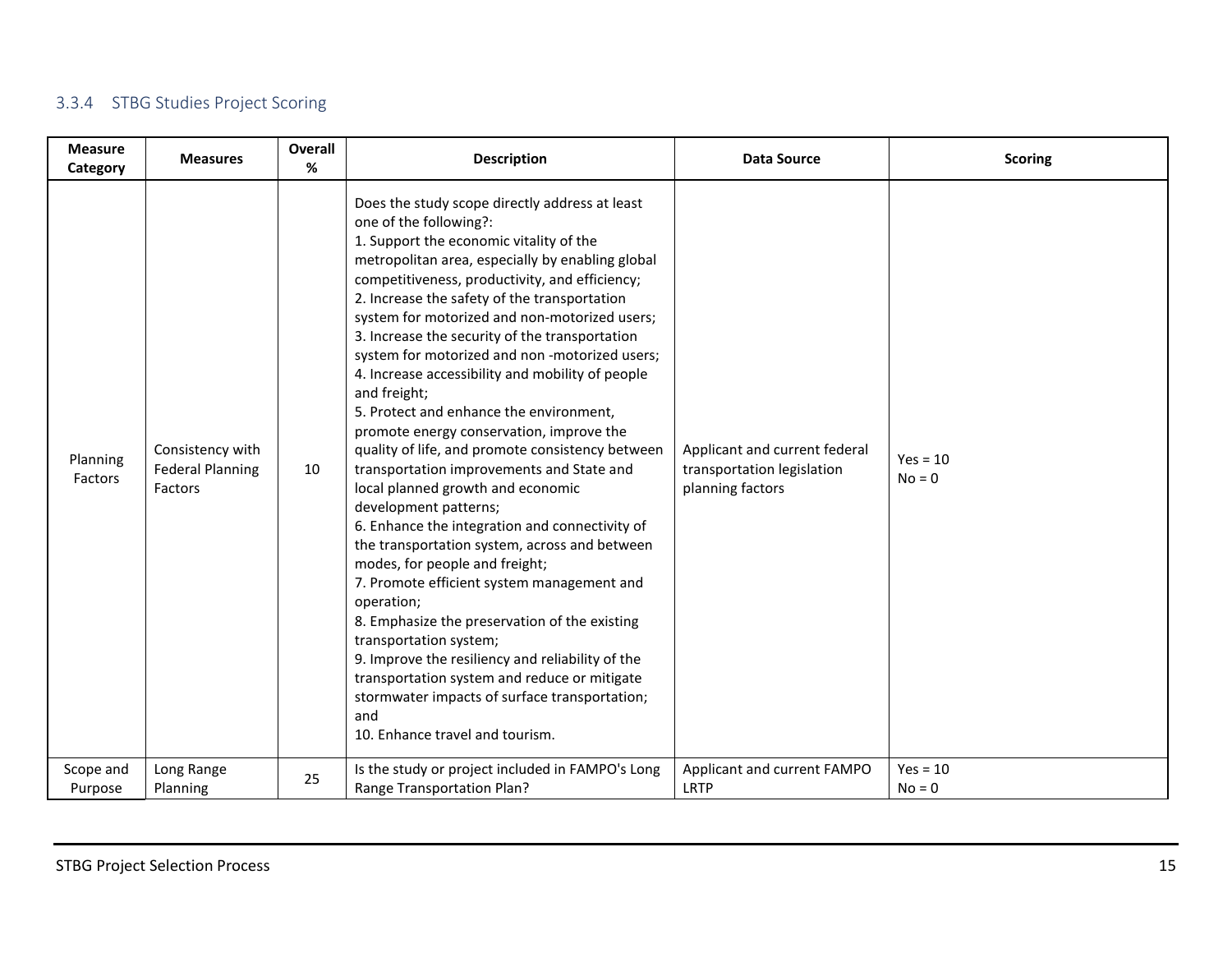|                    | Funding<br>Application<br>Support  | 15 | Will this study develop improvement<br>recommendations for federal, regional, or state<br>funding programs (SMART SCALE, TAP,<br>CMAQ/STBG, Revenue Sharing, etc.)? | Applicant                                  | $Yes = 10$<br>$No = 0$                                                                                                         |
|--------------------|------------------------------------|----|---------------------------------------------------------------------------------------------------------------------------------------------------------------------|--------------------------------------------|--------------------------------------------------------------------------------------------------------------------------------|
|                    | <b>VTrans Needs</b>                | 15 | Is there at least one VTrans Need (statewide or<br>districtwide) in the project study area?                                                                         | Interact VTrans web map and<br>data        | Priority $1 = 10$<br>Priority $2 = 6$<br>Priority $3 = 4$<br>Priority $4 = 1$                                                  |
|                    | Metropolitan<br>Planning           | 25 | Does the study proposal support a Planning<br>Priority from FAMPO's Unified Planning Work<br>Program?                                                               | Applicant and current FAMPO<br><b>UPWP</b> | $Yes = 10$<br>$No = 0$                                                                                                         |
| Study<br>Readiness | Percent of<br>Leveraged<br>Funding | 10 | Calculate total committed funding divided by<br>project total cost                                                                                                  | Applicant                                  | Leveraged funding percentage:<br>$> 51 = 10$<br>$49 - 50 = 8$<br>$39 - 40 = 6$<br>$29 - 30 = 4$<br>$11 - 20 = 2$<br>$< 10 = 0$ |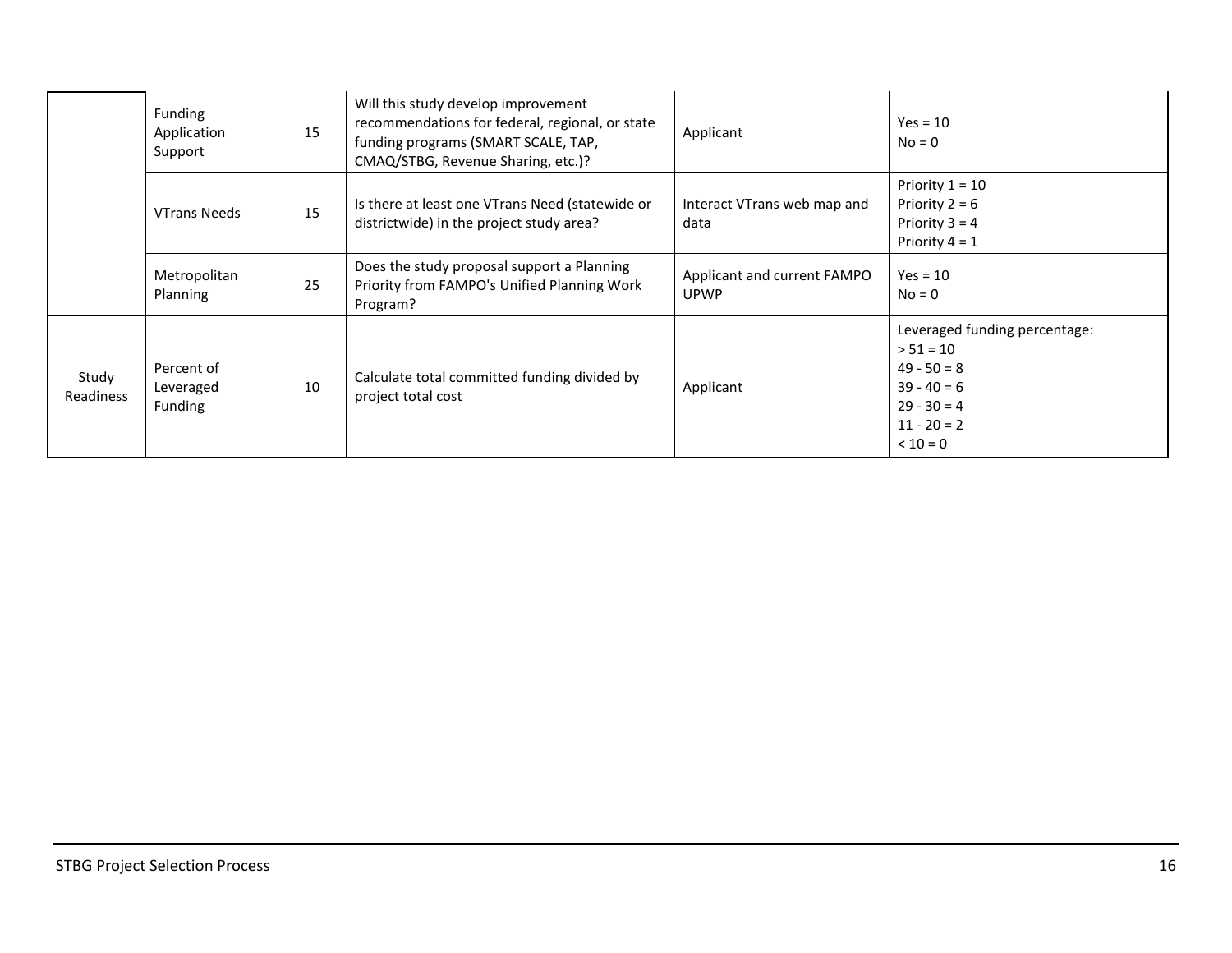#### <span id="page-16-0"></span>3.4 Project Selection and Allocations

In order to establish an objective, clear process by which allocation and programming recommendations are made to the Policy Committee, the following steps and criteria will be used:

- 1. The VDOT Fredericksburg District will provide to the TAC a detailed document with leftover funds from completed STBG projects. Projects nearing completion that are likely to have excess funds in a Previous year available for transfer to another project will also be detailed by District staff. This documentation should be presented to the TAC at its February meeting.
	- a. No balance should remain for previous years.
	- b. Projects and studies with funds in previous years that have not begun should be reviewed by the TAC to determine whether to keep funding on the project or transfer the funding to an active project.
- 2. Next fiscal year (the first year of the forthcoming SYIP) will be fully funded with no STBG funds in the balance entry.
	- a. FAMPO staff will present requests for planning studies or other metropolitan planning needs for the forthcoming fiscal year for consideration by the TAC.
	- b. Active projects eligible to receive funding in the first year of the SYIP can receive existing balance entry funds and donate mid- or out-year STBG funds on a dollar-for-dollar basis.
- 3. A 5% reserve set aside will be established for years 2-6 of the SYIP.
	- a. In the event of an STBG budget decrease, this step may be skipped in order to keep existing, active projects fully funded.
- 4. A \$100,000 set aside for the FAMPO staff federal planning requirements
	- a. FAMPO staff will receive funds to assist with the development of the FAMPO Long Range Transportation Plan (LRTP), Transportation Improvement Program (TIP), and other federally required planning procedures (e.g. Transportation Management Area, etc.).
- 5. Before adding new projects, fund existing SYIP projects up to the requested funding amount subject to the following: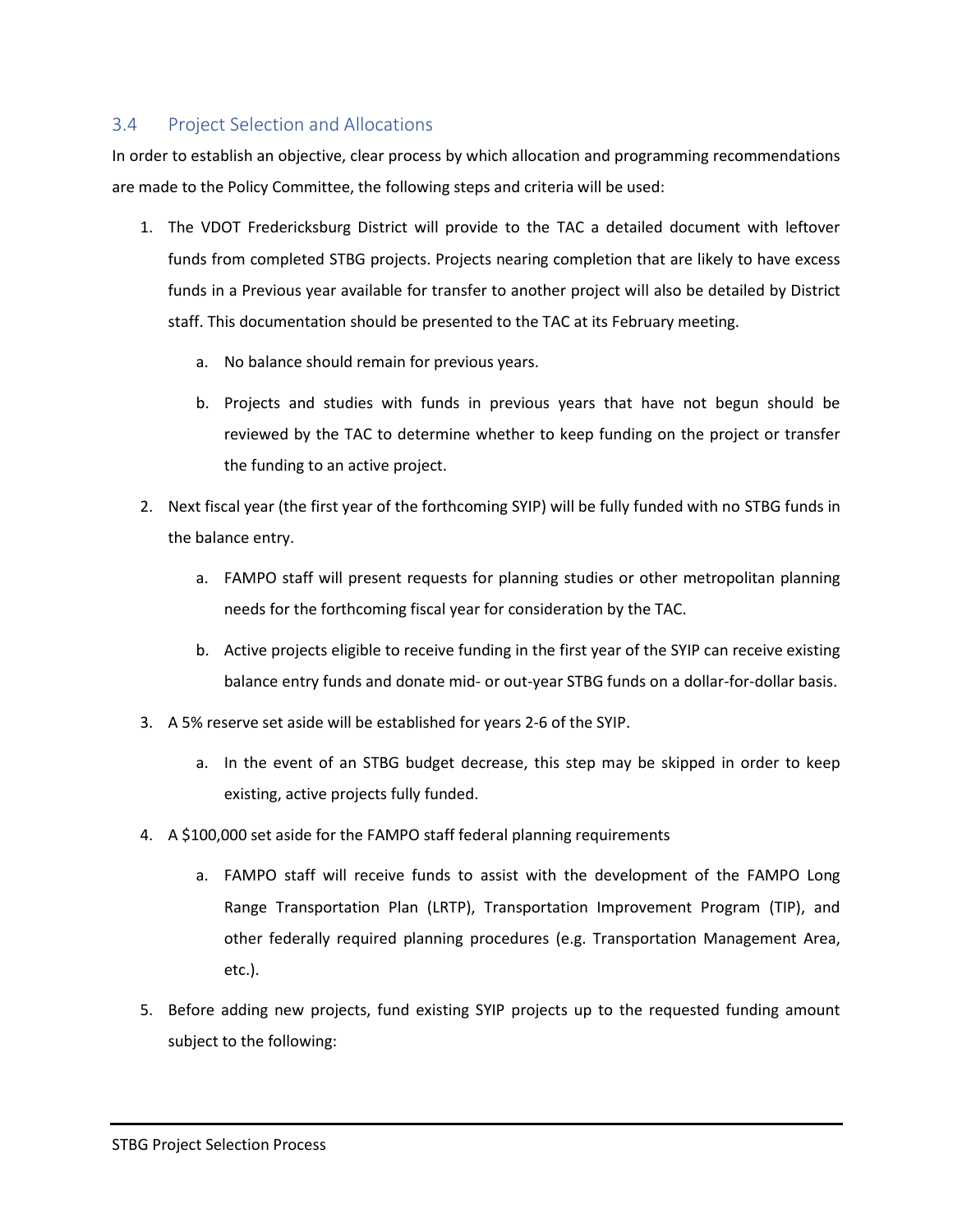- a. The most funding any one project can receive is limited to two times the annual average existing SYIP STBG budget.
- b. Any single project may not be allocated more than 50% of any one year's STBG budget.
- c. In assessing the existing funding allocation outlay, projects with CMAQ and STBG funds can receive/donate either funding type, if applicable, for flexibility in keeping projects fully funded and on schedule.
- 6. After assessing existing STBG projects, the following budgets by mode will be utilized for new project applications:
	- a. Roadway 60%; Transit/TDM 15%; Active Transportation 15%; Studies 10%
	- b. These percentage budgets will generally be for the out-year of the SYIP, but should funding be available in a mid-year (between years 2-5), that amount of funding will be accounted for in developing the percentage breakdown by mode.
- 7. Utilizing the amounts of funding established from the percentage breakdown by mode in Step 6, fund top-scoring projects up to their requested amounts first.
	- a. The most STBG funding any one project can receive is limited to two times the annual average existing SYIP budget.
		- i. If only one project is submitted for any one mode, there is no maximum amount of funding in any single year that project can receive.
	- b. Any single project may not be allocated more than 50% of any one year's STBG budget.
	- c. If no Studies are applied for in a given year, the balance will be reserved for the next project selection and allocation process.
- 8. If the top-scoring project in each mode can be funded up to its requested amount, continue to fund new projects in accordance with the remaining funds by mode.
	- a. When there is no longer enough funding to cover new projects (by mode), the TAC will recommend the sum of the remaining STBG funding be placed in the out-year balance entry for future allocation or added to a new project in any mode.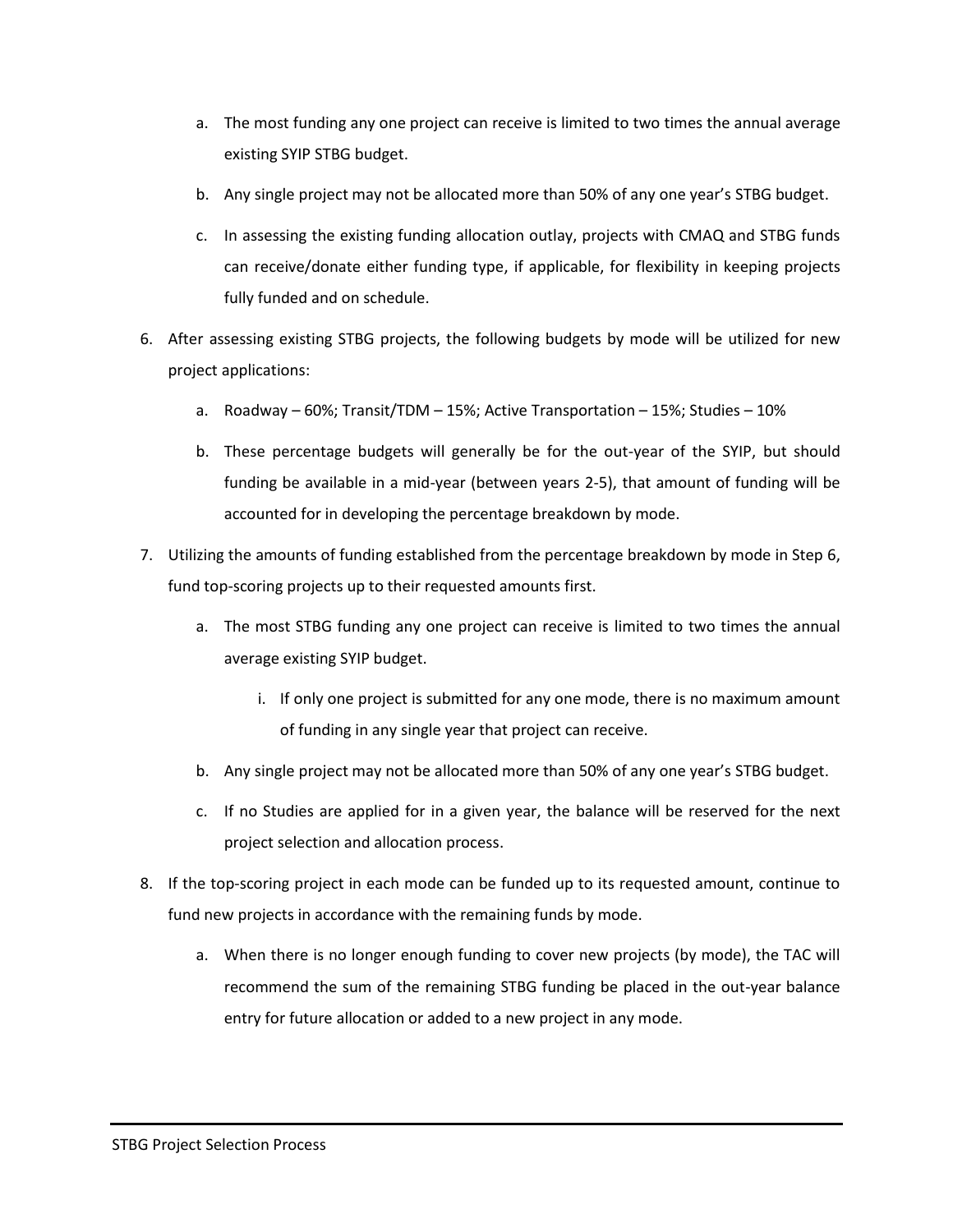The TAC may establish a one-time subcommittee workshop to develop draft allocations for consideration by the full TAC and the other FAMPO committees.

# <span id="page-18-0"></span>4.0 Funding Shortfalls and Unused Funding

If the cost/annual allocation and/or scope of a project change by less than 10% on any one STBG funded project, the project sponsor should notify the TAC Chairman and FAMPO Administrator with a request and justification for a change in funding. The TAC must review the request and recommend use of the reserve account or, if possible, commit future year funding to preserve the project.

If the cost/annual allocation and/or scope of the project change by more than 10% on any one STBG funded project, the locality/agency should notify the TAC Chairman and FAMPO Administrator with a request and justification for a change in funding and/or scope. The TAC and FAMPO Policy Committee must review the request and may recommend one or any combination of the following:

- 1. Scale back the project
- 2. Use Local funds
- 3. Use STBG reserve account funds
- 4. Use existing STBG funds from another project
- 5. Use future STBG allocations
- 6. Drop the project

If there are unused STBG funds allocated to a project that has been completed or canceled, within 180 days after the project has been completed or canceled, the project sponsor (locality or agency) will request that the available funds be transferred to the STBG balance entry.

Should a surplus of STBG allocations on a project occur as a result of an award of funding from other programs, such as SMART SCALE, Revenue Sharing, Transportation Alternatives, etc., within 90 days after VDOT or DRPT confirms that an approved STBG project is overfunded due to receipt of funds from other programs, the project sponsor (locality or agency) will request any STBG funds in excess of what is needed to fully fund the project be transferred to the STBG balance entry.

In the event a project has been allocated STBG from FAMPO and those allocations are subsequently removed due to the project being fully funded from other sources, the project will retain its status as a previously-approved STBG project should it require additional funding from the FAMPO STBG balance